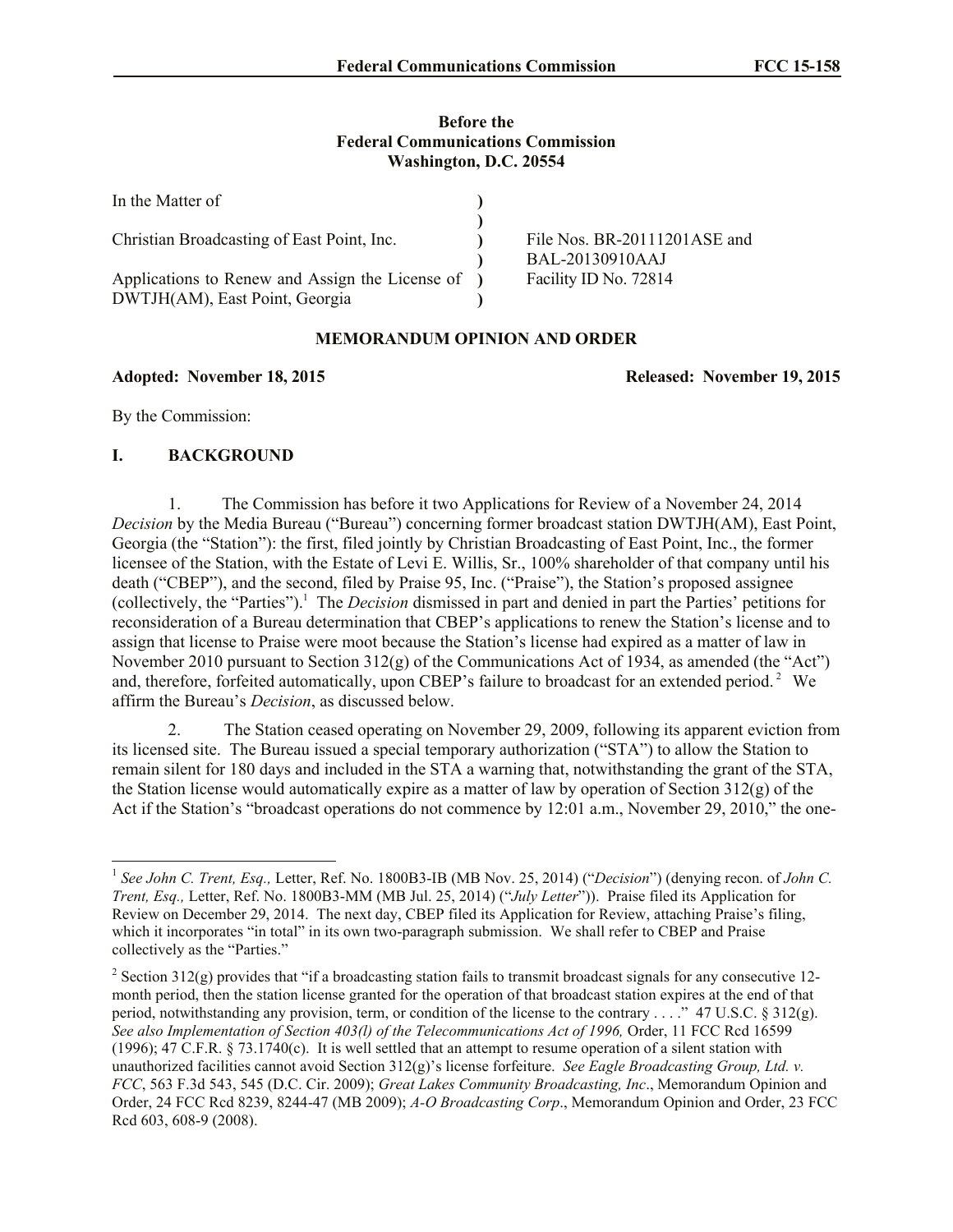year anniversary of the commencement of its silence. 3 CBEP next contacted the Bureau on November 21, 2011, nearly two years after it had ceased broadcasting, when it stated that the Station was operating with reduced power at an alternate site due to a landlord dispute and requested STA to continue doing so. When CBEP filed its December 1, 2011 application for license renewal, it indicated that the Station was no longer operating.<sup>4</sup> Following receipt of an informal objection in 2012 alleging that the Station had not operated since November 29, 2009, the Bureau initiated an inquiry. According to CBEP, the Station returned to the air for brief periods while the inquiry was pending. CBEP requested and received an STA to so operate at a time when the Bureau was not yet aware that the license had already expired. On July 25, 2014, the Bureau found that the Station's license had expired automatically pursuant to Section  $312(g)$ on November 29, 2010, upon 12 consecutive months off-air. The Bureau found that the Station's claimed brief operations during the 12-month period did not prevent expiration because, by CBEP's admission, the Station used non-conforming, unauthorized facilities. The Bureau concluded further that equity and fairness would not be served by reinstatement. The Bureau denied reconsideration in the November 24, 2014 *Decision* now before us for review.

#### **II. DISCUSSION**

3. Upon consideration of the Applications for Review and the entire record we affirm the Bureau's *Decision* for the reasons stated therein*.* In particular, we find no merit to the Parties' claims that the *Decision* conflicts with a Commission ruling in the *Southwestern* case, upon which the Parties rely for their argument that it is better to allow willing and able parties to return stations to the air than to let licenses forfeit.<sup>5</sup> Southwestern involved an *ad hoc* processing policy only used during a one-year transition period between Section  $312(g)$ 's enactment in 1996 and the date upon which silent station licenses would first expire for non-operation in 1997. That processing policy expired long ago and has no bearing on CBEP's failure to transmit broadcast signals over the Station with authorized facilities for 12 consecutive months in 2009-10.

4. As Praise notes, we have the discretion under Section 312(g) to reinstate a silent station's expired license "to promote equity and fairness." <sup>6</sup> The Commission has done so only in rare circumstances where a station was silent as the result of natural disasters or other compelling reasons beyond the licensee's control. <sup>7</sup> We see no evidence here that the Station's 12 continuous months of silence between November 29, 2009 and November 29, 2010 were beyond the licensee's control. We appreciate the important policy goals, including bringing an additional radio service to the community, discussed by the Parties. <sup>8</sup> We do not believe, however, that the facts of this case present circumstances in which it is fair or equitable to reinstate the license and enrich a former licensee that failed to provide its

5 *See Southwestern Broadcasting Corp.*, Order, 11 FCC Rcd 14880, 14881 (1996) ("*Southwestern")*.

<sup>&</sup>lt;sup>3</sup> See Letter to Levi Willis, II, Letter, Ref. 1800B3-KLJ (MB Mar. 4, 2010). The Parties later claimed that the Station operated from an unlicensed site at reduced power for several days between November 2010 and November 2011, and the Bureau rejected claims that those operations were authorized as emergency antennas. *See July Letter*  at 1-3; 47 C.F.R. § 73.1680.

<sup>4</sup> *See* File No. BR-20111201ASE, Section III, Question 6 and Ex. 13.

 $6$  47 U.S.C. § 312(g); Praise Application for Review at 8, 12.

<sup>7</sup> *See Word of God Fellowship*, Memorandum Opinion and Order, 29 FCC Rcd 13280 (2014) (exercise of discretion to reinstate not warranted where licensee had not shown that a television station's silence was due to a natural disaster or similar compelling circumstances beyond its control). *Compare V.I. Stereo Communications Corp.,* Memorandum Opinion and Order, 21 FCC Rcd 14259 (2006) (silence due to destruction of towers in hurricanes); *Community Bible Church*, Letter, 23 FCC Rcd 15012, 15014 (MB 2008) (silence to promote air safety after discovery that FCC and FAA records contained incorrect tower information for which licensee was not responsible); *Mark Chapman, Court-Appointed Agent*, Letter, 22 FCC Rcd 6578 (MB 2007) (silence from licensee's compliance with court order).

<sup>8</sup> Praise Application for Review at 8-12.